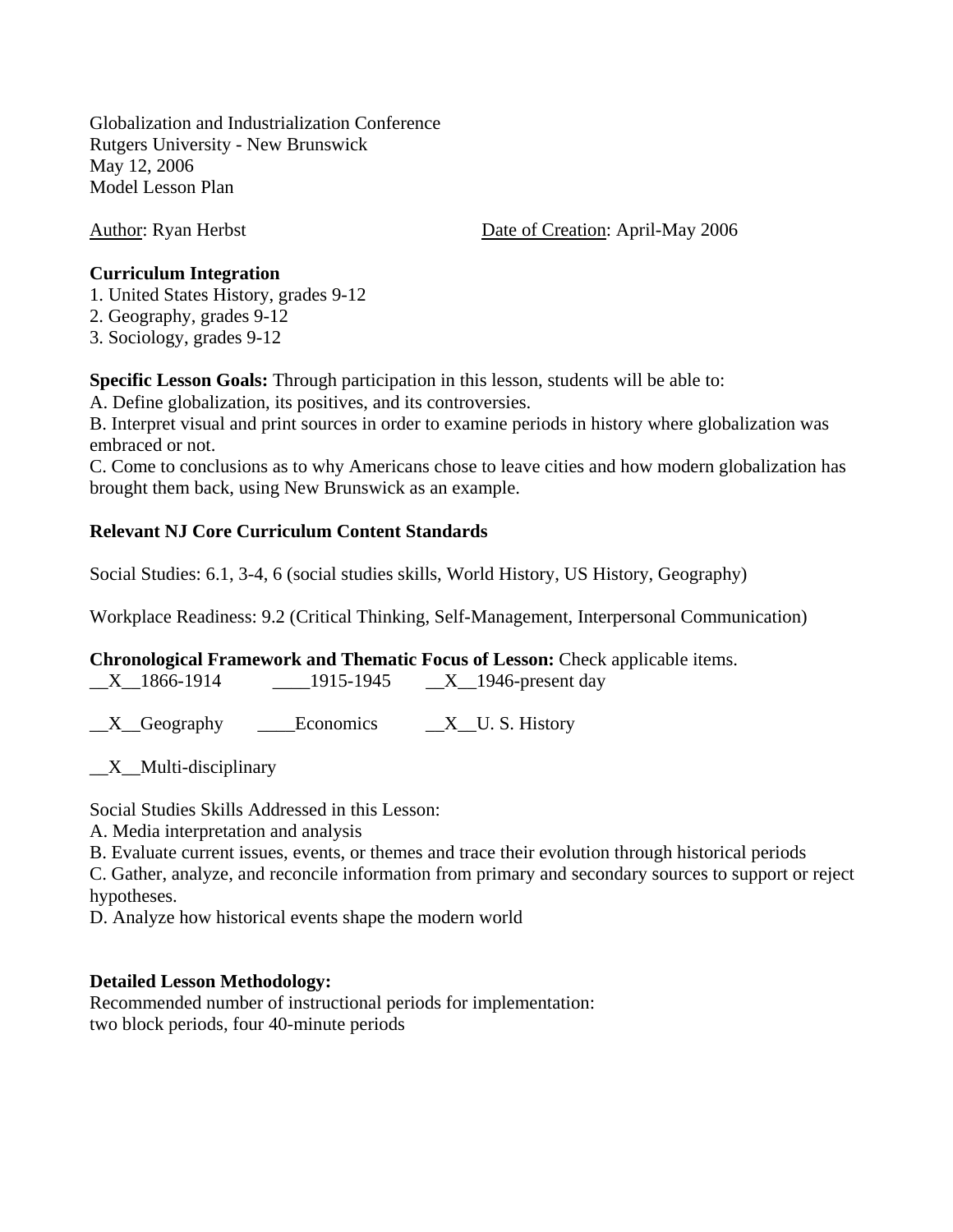## *Explanation of Methodology:*

Day One

1. Students for homework were asked to define globalization and list 3 positives and 3 things that make globalization controversial. An example definition can be "to make global or worldwide in scope or application, growth to a global or worldwide scale" (www.dictionary.com)

2. After sharing some students' definitions and examples, come up with a class definition of the term that students record in their notebooks.

3. Pose the central question for the lesson: How have cities such as New Brunswick been affected by globalization in the past and in the present?

4. Explain that we will look at 3 periods: 1800s-early 1900s, post-WWII era, and present day.

5. Break the class into 4 groups and distribute one of four 1800s-1900s documents to each group: St. Peter's General Hospital, New Brunswick: Its Situation and Facilities, Statistics 1891, and selections from Industrial Directory of New Jersey.

6. Instruct the students to read and analyze their assigned documents and answer question sheets in groups. The questions for each group are as follows:

A. St. Peter's General Hospital:

1. What necessitated the building of the hospital?

2. Why was New Brunswick a desirable location for the project?

3. How does the mission of St. Peter's Hospital reflect globalization and diversity?

B. New Brunswick: Its Situation and Facilities:

1. Why was New Brunswick attractive to industry and residence? Consider physical and geographic reasons.

2. What resources does the article boast are available to the city's residents?

3. How do manufacturing and education in the city reflect globalization and diversity? C. Statistics 1891:

1. Whose interest do you think was trying to be grabbed by posting these statistics?

2. What educational and religious institutions reflect globalization and diversity?

3. What was important about transportation? How would this effect the various industries?

D. Industrial Directory of New Jersey:

1. How has New Brunswick grown between 1900 and 1915?

2. What features (manufacturing, education, diversity) attracted such a population growth?

3. What evidence do you have to suggest the city was affected by globalization?

\*For the 40-minute schedule, students for homework must prepare to present their groups' information to the class tomorrow.

Day 2 (non-block schedule); Second half of Day 1 (block schedule)

1. Give students a few moments to prepare what they will say with their groups about their selected documents.

 2. Instruct the class that while they are observing their classmates, they must be taking notes on the various aspects of globalization discussed in the various documents.

3. Begin the short jigsaw presentations.

4. When finished, review the discussion questions that were posed to each group to check for student understanding. How do the events and statistics we have heard about coincide with our definition of globalization? Does New Brunswick seem like a city that embraced globalization in the early 20th century? Explain your reasoning.

5. Suggest to the class that even though globalization was evident in their early- 20<sup>th</sup> century documents, it was not always encouraged.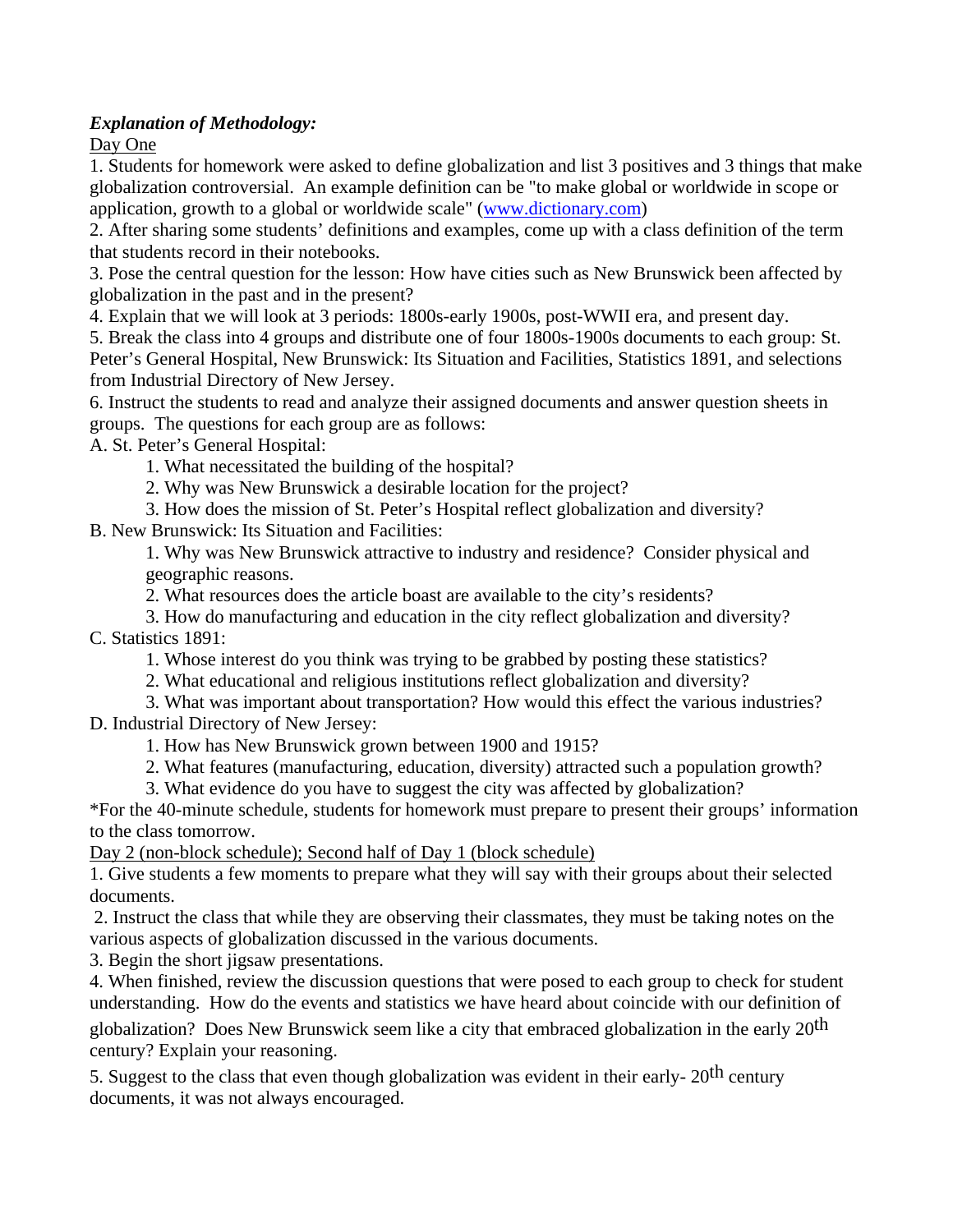6. Distribute the reading from Teenage New Jersey. Students may use any class time that may be left to begin reading. For homework, students are to read and highlight the text and come to class prepared to complete an assignment in their groups.

Day 3 (non-block schedule); Day 2 (block schedule)

1. As students enter, have them sit in their groups from the 1800s documents jigsaw.

2. Distribute suburbia worksheets and instruct that students may work together to answer the questions, but everyone must submit a worksheet.

3. The questions on the suburbia worksheet are as follows:

1. What were characteristics of pre-war suburbs? How did these differ from post-war suburbs?

2. People appeared to be looking to get out of big cities, including New Brunswick. What seemed to be their objectives in doing so?

3. What communities saw population explosions as a result of families leaving New Brunswick?

4. What became of urban downtown districts as a result of suburbanization? Did this have a positive or negative effect on urban commerce?

4. Once students are done completing the questions, hold a class discussion that distinguishes between this time period and the one discussed earlier. Here are some suggested questions:

- How is globalization affected by the move of families to the suburbs?

- What were people looking for by deciding to move there?

- How did teenage development and socialization change due to their new surroundings?

- Which scenario seems more appealing to you? Consider the positives and negatives of both.

5. As discussion wraps up, ask students if they have any personal knowledge of the drive of cities to bring residents and business back to their communities. Provide initial statistics on how New Brunswick's population, although changing, continues to grow.

Day 4 (non-block schedule); Second half of Day 2 (block schedule)

1. Begin class with a short review on the differences between globalization's impact on the two time periods discussed earlier in the lesson.

2. Today, students will examine how and why people are moving back to New Brunswick, what population shift has resulted, and what organizations are participating in urban renewal and economic development projects.

3. Assign students to computers and distribute WebQuest activity. The WebQuest will contain the following websites for students to visit:

1. www.newbrunswick.com

2. http://quickfacts.census.gov

4. While looking at the information these sites provide, students will answer the following questions:

1. How has the population of New Brunswick changed over the years? What groups make up majority today?

2. How have institutions and corporations (Rutgers University, Johnson & Johnson) been integral in sparking a renewed interest in the city?

3. What businesses (shops, restaurants, theaters) demonstrate globalization in New Brunswick?

4. What attracts people to New Brunswick today?

5. What are the goals of groups such as City Market and Devco in aiding New Brunswick in becoming a more desirable place to live and work? What contributions have they made?

5. As students finish their WebQuest assignments, collect their work and assign the reflective essay for homework that asks students to answer the questions: How has New Brunswick been affected by globalization? How has modern globalization sparked a renewed interest in the city?